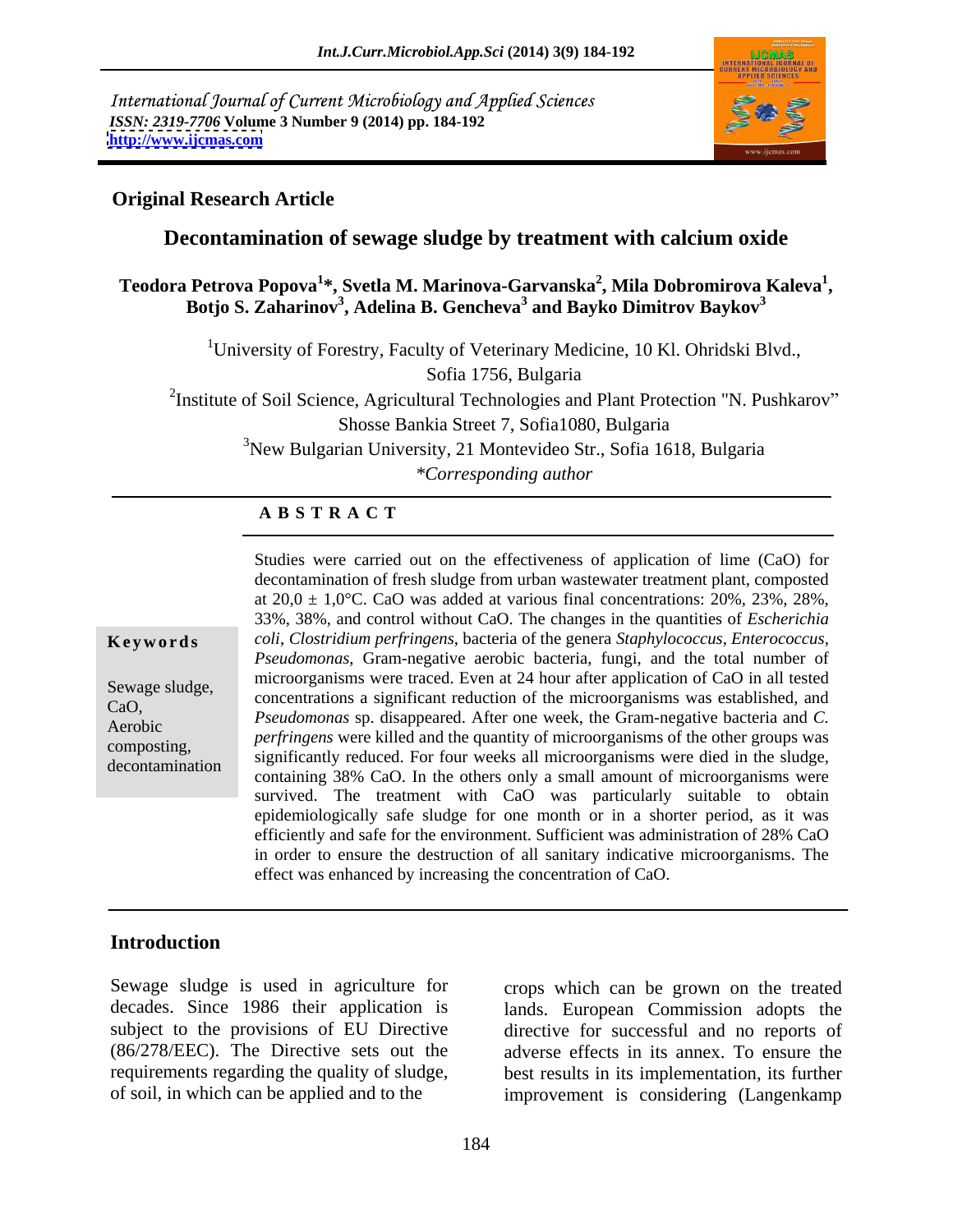and Part, 2001). It is important to avoid infection risks to consumers (humans and animals) of crops from agricultural areas treated with the outputs from wastewater treatment plants. It is also important the sure removal of the risk of groundwater contamination. Many European countries rely heavily on groundwater for drinking water and for irrigation of crops. Persistent pollutants in groundwater can reach and Microbiological studies were conducted potentially contaminate surface water. The according to the Ordinance on the terms and use of such waters is increasing and because manner of utilization of sludge from the fact that the amount of water available wastewater treatment through its use in per capita has fallen by 40% since 1970 One agriculture (Decree № 339 - 14.12.2004). of the reasons is the pollution of land and groundwater resources, especially in highly industrialized areas, which are typical for were traced amount of bacteria of the genera

Applying sewage sludge in agriculture can be a source of biological contamination of soil, water and plants, including with pathogenic microorganisms. Therefore, **Nutrient media** monitoring and evaluation of these risks are important to the search for environmentally

of microorganisms from different groups in agar for bacteria of the genus *Pseudomonas*, sludge of urban treatment plant, which were Chapman Stone agar for those of the genus order to assess the possibilities for selective medium for enterococci.

## **Materials and Methods**

Fresh sewage sludge from urban waste water treatment plant near to Pernik, obtained in the spring, was investigated. The dry matter

content in the sludge was  $4.90 \pm 0.09\%$ .

#### **Chemical compound**

The effect of commercial lime (CaO) in final concentrations 20-38% was tested.

### **Microbiological studies**

Central and Eastern Europe. Staphylococcus, Enterococcus, Enterococcus, Enterococcus, Pseudomonas, Gram-negative aerobic The titers of *E. coli* and *Clostridium perfringens* were established. Additionally *Staphylococcus, Enterococcus, Pseudomonas*, Gram-negative aerobic bacteria, fungi, and the total number of microorganisms.

### **Nutrient media**

friendly solutions. The recycling of organic (Sharlau Chemie S. A., Spain) were used for waste using the application in agriculture of isolation and quantitative determination of sewage sludge must not result in adverse the microorganisms from the studied groups effects on product quality, or on the and types. The following media have been environment (Harshman and Barnette, 2000; chosen: Mueller Hinton agar for counting Langenkamp and Part, 2001; EPA, 2004). <br>
the total number of microorganisms in the<br>
examined material, Eosin Methylene Blue<br>
The aim of this study is tracking the survival agar for E. coli and coliforms, Cetrimide composted by two different methods, in *Staphylococcus,* Sabouraud agar for fungi, decontamination and receiving Salmonella-Shigella agar for *Salmonella*  epizootiologically safe end products. *enterica* and selective agar for *Clostridium*  Elective and selective nutrient media the total number of microorganisms in the examined material, Eosin Methylene Blue agar for *E. coli* and coliforms, Cetrimide agar for bacteria of the genus *Pseudomonas*, Chapman Stone agar for those of the genus selective medium for enterococci, *perfringens* (Merck-Bio Lab, Bulgaria).

### **Quantification**

**Sludge** The quantification of the microorganisms was performed by the conventional method in serial tenfold dilutions of the tested materials in a sterile saline solution. Cultures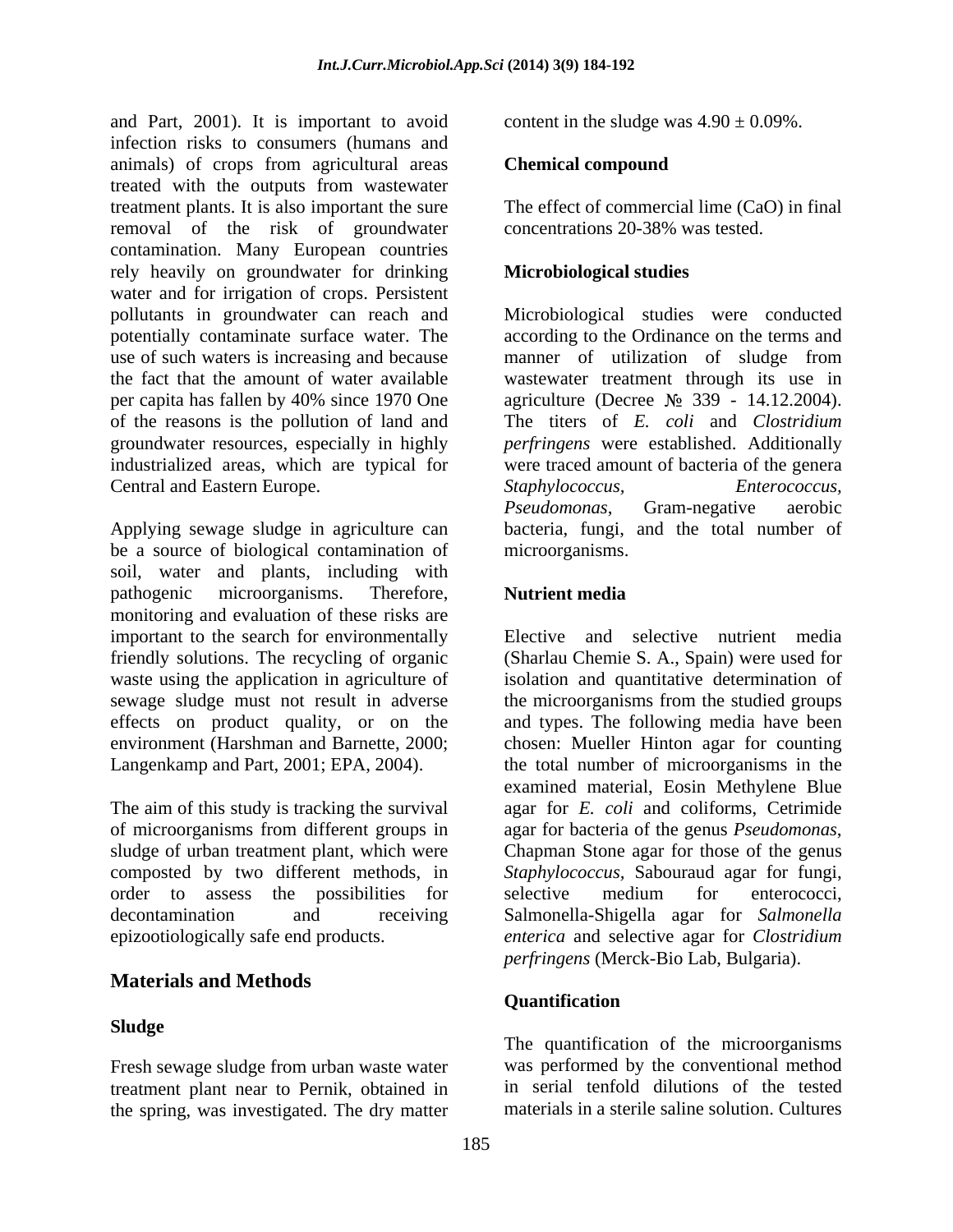on the selected media were prepared from these dilutions, three for each medium and **Experimental setting** dilution. After incubation at 37°C for 24–72  $^{0}$ C for 24.72 for  $24 - 72$ h under aerobic and anaerobic conditions (with Anaerocult® A mini – Merck-Bio Lab, the developed colonies was calculated and

were carried out under immersion at 1000 x magnification after staining by various classical methods (by Gram, by Möeler for The content of CaO in percentage in the spores and by Klett for capsules) of materials from different cultures on the nutrient media

#### **Experimental setting**

A mini – Merck-Bio Lab, treatment plant was composted in laboratory Bulgaria), the mean arithmetical number of conditions in plastic containers (containers) the colony forming units (CFU) in 1 g of the with CaO (quicklime) at different final initial material were determined. concentrations in the following versions: **Microscopic studies** and 5-38%. Control without the addition of Microscopic observations of microorganisms out under aerobic conditions and Fresh sludge from urban wastewater with holes for aeration in top-side, treated 1-20% № 2-23%; № 3-28% № 4 - № 33% CaO also was set. Composting was carried out under aerobic conditions and temperature  $20.0 \pm 1.0$  °C.

> The content of CaO in percentage in the samples examined, and the reference to the pH values in them, are presented in Table 1.

| Table.1<br>nt and pH<br>H values in fresh sludge from urban wastewater treatment plant,<br>D content<br>wax |  |
|-------------------------------------------------------------------------------------------------------------|--|
| differe<br>mixe<br>i concentrations<br>rent fina.<br>aı                                                     |  |

| Indicator        |       |       |       | <b>Material No</b> |       |                |
|------------------|-------|-------|-------|--------------------|-------|----------------|
|                  |       |       |       |                    |       | <b>Control</b> |
| CaO content in % |       |       |       |                    |       |                |
| Value of pH      | 12,82 | 12,85 | 12,89 | 12,88              | 12,87 | 5,53           |

Samples for determination of the amount of microorganisms were taken from all materials at 24 h, as well as after 1, 2, 3 and 4 weeks from the start of the experiment.

All of the experiments were done in triplicate. Statistical analysis of results is

One of the most common causes of infections in humans and animals belong to the genera *Staphylococcus, Enterococcus, Pseudomonas*, Gram-negative aerobic Ordinance on the manner of utilization of bacteria (including *E. coli* and *Salmonella* 

**Statistical analysis** *enterica*), *Clostridium perfringens*, as well made using the classic method of Student-<br>about the effectiveness of their Fisher.<br>decontamination and environmental safety at the decontamination and environmental safety at **Results and Discussion Example 19 and Secure 19 and Secure 2011** was not isolated from the studied by us as to the fungi. Therefore their tracking in the wastewater and sludge from treatment plants provides more complete information about the effectiveness of their their return to nature. *Salmonella enterica* sludge from urban wastewater treatment plant. However, it contained *E. coli* and *C.perfringens* in quantities exceeding the requirements set out in our current sludge from wastewater treatment through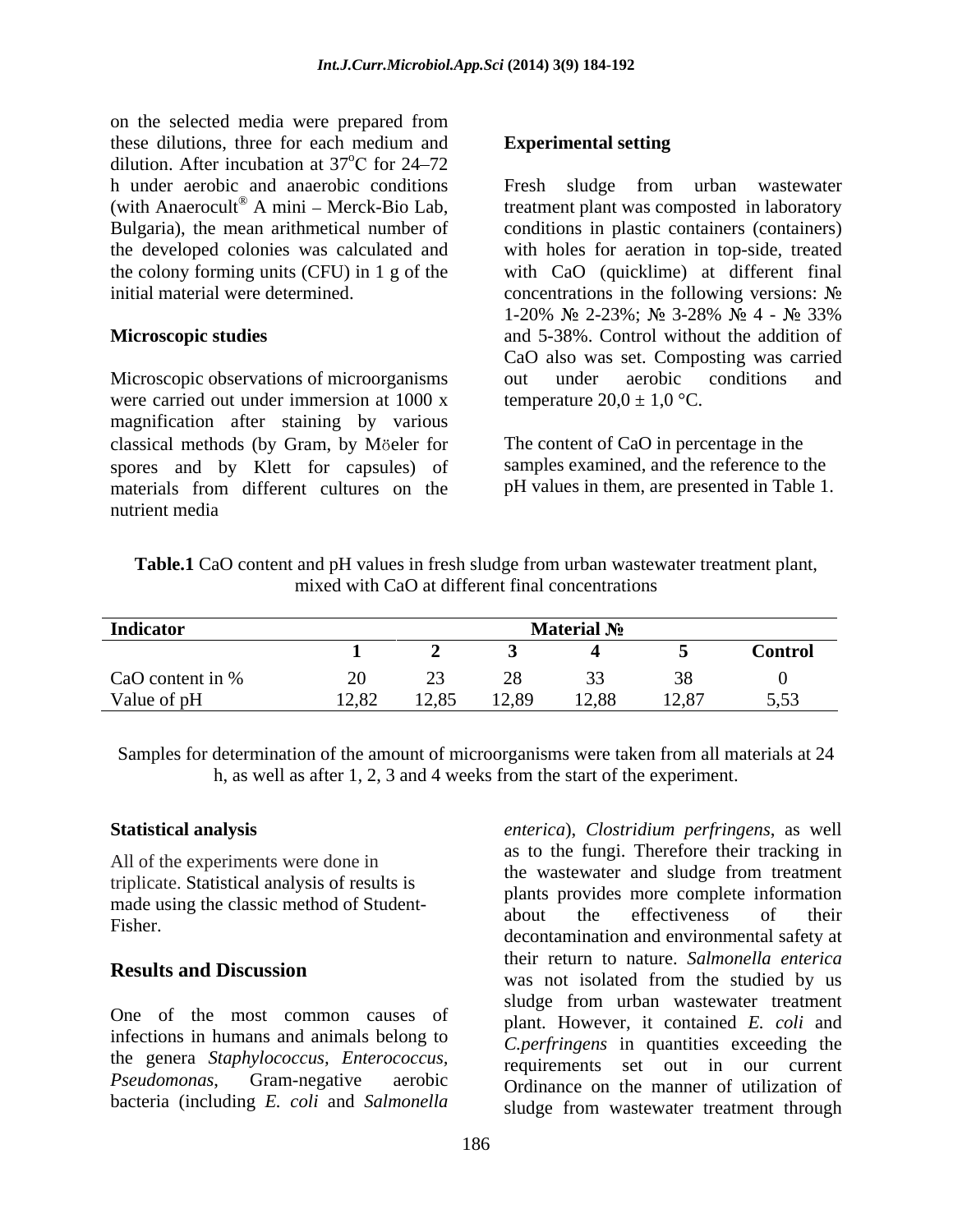its use in agriculture (Decree  $N_2$  339 - processing. 14.12.2004). From the sludge were isolated and *Enterococcus* spp. Microorganisms The research results of the composts of fresh from these groups may cause infections in sludge at 24th hour after treatment with CaO animals and humans, and materials, in various final concentrations are presented containing them, should not be deposited in in Table 2. the soil without prior aerobic or anaerobic

processing.

in Table 2.

| Table.2<br>24th hour after treatment with<br>t the trace<br>$\sim$ microorganisms $\mathbf{u}$ .<br>10 fresh sl<br>it1t1es<br>andoe at i<br>- Ouar<br>∂ at ∠4 |  |
|---------------------------------------------------------------------------------------------------------------------------------------------------------------|--|
| .J in various final concent<br>oncentrations                                                                                                                  |  |

| <b>Material</b> |                                  |                                            | Types of microorganisms - CFU/g |               |                        |                                                                      |            |            |
|-----------------|----------------------------------|--------------------------------------------|---------------------------------|---------------|------------------------|----------------------------------------------------------------------|------------|------------|
|                 | Total                            | Staphylo                                   | Entero-                         | $C.$ per-     | Fungi                  | Coli-                                                                | E. coli    | Pseudo-    |
|                 | number                           | coccus sp.                                 | coccus sp.                      | fringens      |                        | form                                                                 |            | monas      |
|                 |                                  |                                            |                                 |               |                        |                                                                      |            |            |
|                 |                                  |                                            |                                 |               |                        |                                                                      |            |            |
| Control         | $1,02.10^{10}$ *                 | $4,27.10^4 \pm 4, \qquad 6,80.10^4 \pm 0,$ |                                 | $4,80.10^3$   |                        | 3,83.10 <sup>5</sup> 2,47. 1,07.10 <sup>4</sup> 1,25.10 <sup>5</sup> |            |            |
|                 | $\pm 0.26**$                     | 36                                         | 28                              | $\pm 1,88$    | $\pm 1,81$             | $10^4 \pm$                                                           | $\pm 0,10$ | $\pm 0.72$ |
|                 |                                  |                                            |                                 |               |                        | 0,45                                                                 |            |            |
| 20%             | $1,67.10^8 \pm$                  | $9,00.10^3 \pm 0,$                         | $3,20.10^4 \pm 0,$              | $2{,}00.10^2$ |                        | $2,65.10^4$ 1,93. $2,00.10^3$ 0                                      |            |            |
| CaO             | 0,47                             | 82                                         |                                 | $\pm 0,00$    | $\pm 1,21$             | $10^3$ $\pm$ $\pm$ 0,00                                              |            |            |
|                 |                                  |                                            |                                 |               |                        | 0,10                                                                 |            |            |
| 23%             | $1,53.10^8 \pm$                  | $4{,}00.10^3 {\scriptstyle \pm 0},$        | $4,67.10^3 \pm 0, \quad 0$      |               |                        | <b>2,40.10<sup>4</sup> 2,00. 1,90.10<sup>3</sup></b> 0               |            |            |
| CaO             | 0,41                             |                                            | 41                              |               | $\pm 0,74$             | $10^3$ $\pm$ $\pm$ 0,00                                              |            |            |
|                 |                                  |                                            |                                 |               |                        | 0,20                                                                 |            |            |
| 28%             | $\textbf{7,48.10}^\textbf{7}\pm$ | $1,58.10^3\pm0,$                           | 5,17.10 <sup>3</sup> $\pm$ 3, 0 |               | $2,50.10^4$ 0          |                                                                      |            |            |
| CaO             | 2,69                             |                                            |                                 |               | $\pm 0,29$             |                                                                      |            |            |
| 33%             | $7{,}10{.}10^7{\scriptstyle\pm}$ | $2,74.10^3 \pm 1,$                         | 3,87.10 <sup>3</sup> ±0, 0      |               | $1,17.10^4$ 0          |                                                                      |            |            |
| CaO             | 0,10                             |                                            |                                 |               | $\pm 0.31$             |                                                                      |            |            |
| 38%             | $4,50.10^{7}$                    | $1,45.10^3 \pm 0,$                         | $2,50.10^3 \pm 0,$ (            |               | 5,60.10 <sup>3</sup> 0 |                                                                      |            |            |
| CaO             | 2,24                             | 50                                         |                                 |               | $\pm 1,60$             |                                                                      |            |            |

\* *Average.* \*\* *Standard deviation.*

As can be seen from the data presented in the table, the bacteria of the genus *Pseudomonas* were died under the effect of all tested concentrations of CaO in the first 24 h after its administration. In the samples treated with 28 and 38% CaO in this period were killed and the others Gram negative bacteria. In these with the addition of 20 and 23% CaO at 24th hour was established significant reduction of micro-organisms of this group (P<0.001). Also, 24 hours after treatment, *C. perfringens* was detected in a small amount  $(2,00.10^2 \pm 0,00)$  solely in the sludge treated with 20% CaO, but not in those with higher concentrations applied.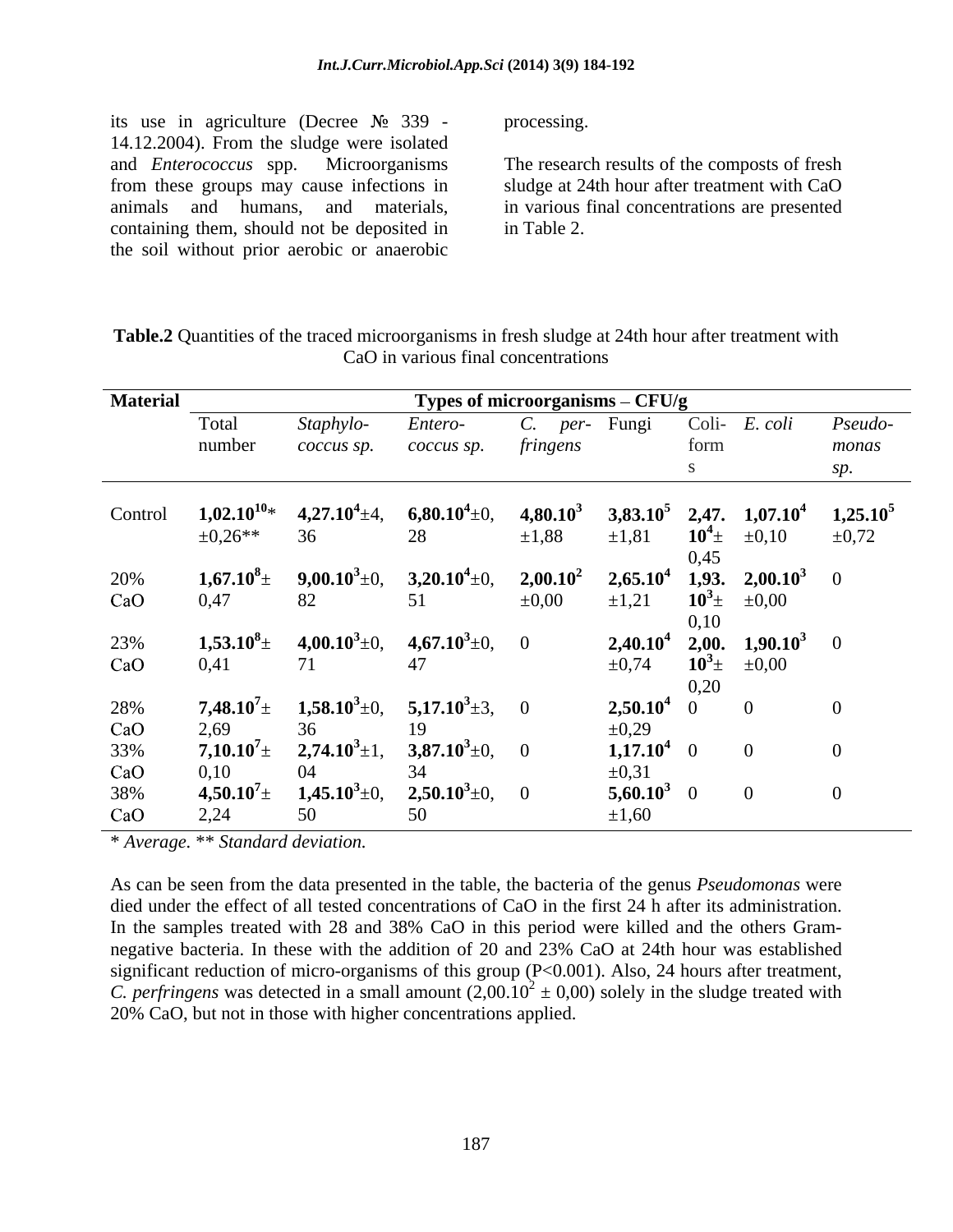| <b>Material</b> |                   |                     |                                | Types of microorganisms - CFU/g |                      |                    |             |             |
|-----------------|-------------------|---------------------|--------------------------------|---------------------------------|----------------------|--------------------|-------------|-------------|
|                 | Total             | Staphylo-           | <i>Enterococ C. per-</i> Fungi |                                 |                      | Coliforms          | E. coli     | Pseudom     |
|                 | number            | coccus sp.          | cus sp.                        | tringens                        |                      |                    |             | onas sp.    |
| Control         | $8,50.10^9$       | $3,25.10^{4}$ $\pm$ | $1,90.10^{4}$ ±                | $2,70.10^{3}$                   | $5,33.10^5$          | $2{,}32.10^4\pm 0$ | $2,00.10^3$ | $7,20.10^4$ |
|                 | $*_{\pm 1,12}$ ** | 0,78                | 0,94                           | $\pm 0.54$                      | $\pm 2,87$           |                    | $\pm 0.82$  | $\pm 1,07$  |
| 20%             | $8,25.10^7$       | $4,27.10^3 \pm$     | $5,25.10^3 \pm$                |                                 | 2,07.10 <sup>4</sup> |                    |             |             |
| CaO             | ±0,83             | 0,20                |                                |                                 | $\pm 0.17$           |                    |             |             |
| 23%             | $6,00.10^7$       | $2,81.10^3 \pm$     | $1,50.10^3 \pm$                |                                 | 8,05.10              |                    |             |             |
| CaO             | ±4,98             | 0,35                | 0,73                           |                                 | ±1.34                |                    |             |             |
| 28%             | $5,00.10^7$       | $1,33.10^3 \pm$     | $1{,}05.10^3 \pm$              | $1,00.10^2$                     | $6,25.10^3$          |                    |             |             |
| CaO             | $\pm 1,41$        | 0,94                | 0,27                           | $\pm 0.00$                      | $\pm 2,38$           |                    |             |             |
| 33%             | $5,25.10^7$       | $8,25.10^2 \pm$     | $8,30.10^2 \pm$                |                                 | 5,75.10              |                    |             |             |
| CaO             | $\pm 2,16$        | 2,86                | 3,34                           |                                 | $\pm 2,59$           |                    |             |             |
| 38%             | $8,70.10^6$       | $6,36.10^2 \pm$     | $5{,}92.10^2\pm$               |                                 | 3,78.10              |                    |             |             |
| CaO             | $\pm 1,65$        | 2,50                | ስ ኃኃ<br>ہے,∠ر                  |                                 | $\pm 1,12$           |                    |             |             |

**Table.3** Quantities of the traced microorganisms in fresh sludge 7 days after treatment with CaO in various final concentrations

\* *Average.* \*\* *Standard deviation.*

At 24 hours after treatment of the material with the CaO in all tested concentrations was established a statistically significant reduction in the total number of microorganisms, as well as in that of the cocci and fungi (P<0.01 in the sample containing 20% CaO, and P<0,001 in the others). With the increase of the applied concentration of CaO the effect increased. The differences in the numbers of microorganisms in the sample with 20% and those with 33% and 38% were reliable (P<0.001).

**Table.4** Quantities of the traced microorganisms in fresh sludge 14 days after treatment with CaO in various final concentrations

| <b>Material</b> | Types of microorganisms - CFU/g |                   |                      |                            |                |                   |             |               |  |  |
|-----------------|---------------------------------|-------------------|----------------------|----------------------------|----------------|-------------------|-------------|---------------|--|--|
|                 | Total                           | Staphylo-         | <i>Enteroco</i>      | per-<br>U.                 | Fungi          | Coli-             | E. coli     | Pseudomo      |  |  |
|                 | number                          | coccus sp.        | ccus sp.             | fringens                   |                | forms             |             | nas sp.       |  |  |
| Control         | $4,27.10^9$                     | $2,95.10^{4}$     | 3,13.10              | 6,20.10 <sup>2</sup> $\pm$ | $1,1.10^6 \pm$ | $1,27.10^{\circ}$ | $1,33.10^3$ | $6,67.10^{4}$ |  |  |
|                 | $*_{\pm}0,20**$                 | 0,94              | $\pm 0,30$           | 0,80                       | 0,14           | $\pm 0.49$        | $\pm 0,50$  | 1,24          |  |  |
| 20%             | $1,20.10^5$                     | $1{,}02{,}10^3$ d | 1,64.10              |                            | $1,75.10^2$    |                   |             |               |  |  |
| CaO             | $\pm 0,60$                      | 0,27              | $\pm 0,59$           |                            | $\pm 0.83$     |                   |             |               |  |  |
| 23%             | $4,30.10^4$                     | $3,00.10^2 \pm$   | 1,13.10 <sup>3</sup> |                            | $1,50.10^2$    |                   | 0           |               |  |  |
| CaO             | $\pm 0,71$                      | 1,58              | $\pm 0.41$           |                            | $\pm 0,10$     |                   |             |               |  |  |
| 28%             | $2,90.10^{\circ}$               | $2,00.10^2 \pm$   | 1,03.10              |                            | $1,40.10^2$    |                   | -0          |               |  |  |
| CaO             | $\pm 0,80$                      | 0,71              | 0,84                 |                            | $\pm 0,10$     |                   |             |               |  |  |
| 33%             | $2,50.10^3$                     | $1,33.10^2 \pm$   | $6,50.10^2$          |                            | $1,00.10^2$    |                   | -0          |               |  |  |
| CaO             | $\pm 1,20$                      | 1,25              | $\pm 2,30$           |                            | $\pm 0,00$     |                   |             |               |  |  |
| 38%             | $6,75.10^2$                     | $2,67.10^2 \pm$   | $2,53.10^2$          |                            | $1,00.10^2$    |                   | $\theta$    |               |  |  |
| CaO             | $\pm 0.83$                      | 1,88              | $\pm 1,26$           |                            | $\pm 0,10$     |                   |             |               |  |  |

\* *Average.* \*\* *Standard deviation.*

One week after the application of CaO Gram-negative bacteria were killed in the samples with all administered concentrations (Table 3). *C. perfringens* also was not detected in the tested samples except in that with 28% CaO, in which it was found in very small quantity. In highest degree was reduces the amount of the staphylococci, also of the enterococci, but to a lesser extent - of the fungi and the total number of microorganisms  $(P< 0.001)$ . The reduction of all groups of microorganisms was most significant in the samples with high concentrations of CaO applied, especially in those with 33 and 38%.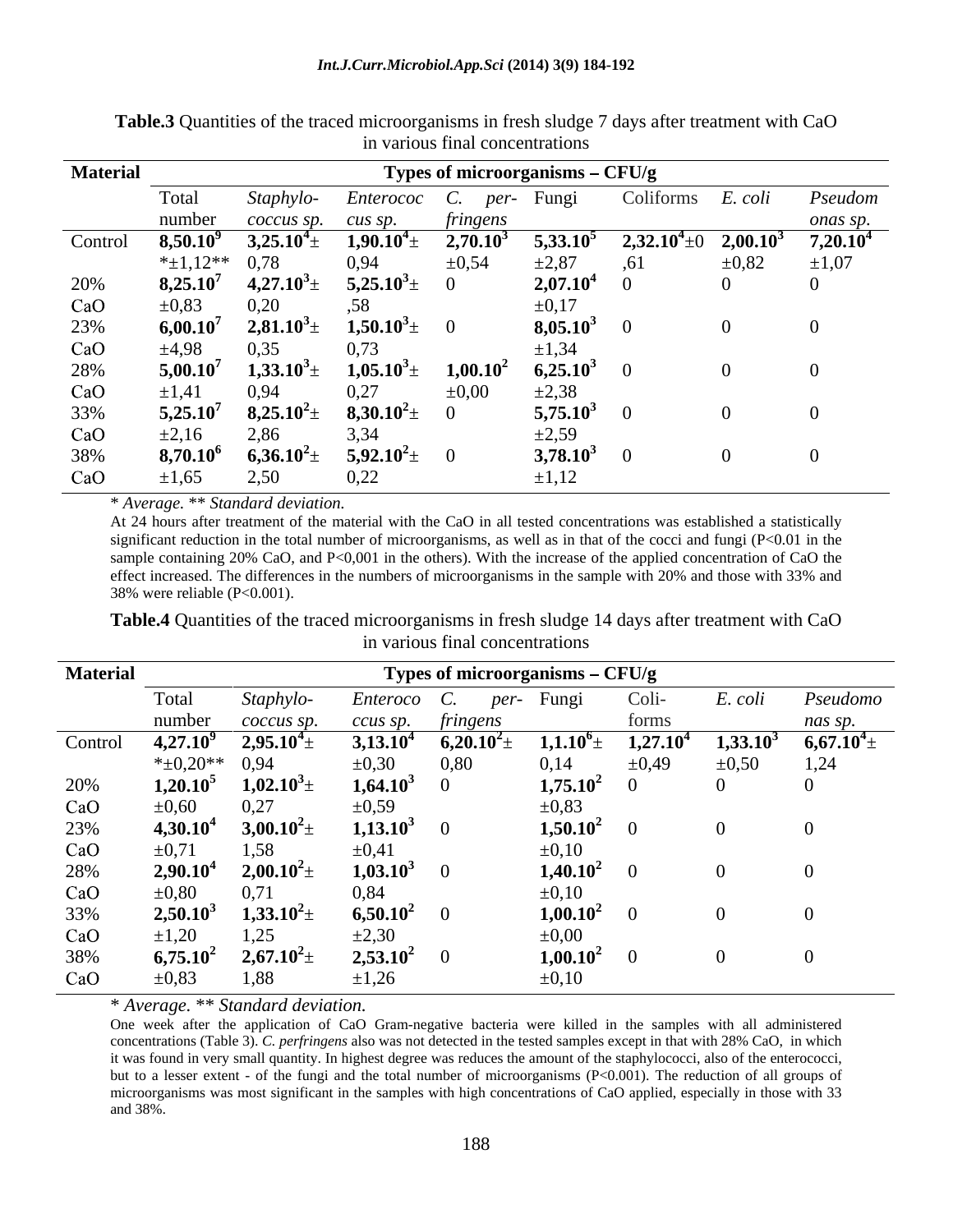| <b>Material</b> | Types of microorganisms - CFU/g |                  |                      |             |             |             |               |                                          |  |
|-----------------|---------------------------------|------------------|----------------------|-------------|-------------|-------------|---------------|------------------------------------------|--|
|                 | Total                           | <i>Staphylo-</i> | <i>Enteroco</i>      | per-<br>U.  | Fungi       | Coli-       | E. coli       | Pseudomo                                 |  |
|                 | number                          | coccus sp.       | ccus sp.             | fringens    |             | forms       |               | nas sp.<br>the company of the company of |  |
| Control         | $3,57.10^{9*}$ ±                | $7,30.10^4$      | 2,43.10 <sup>4</sup> | $2,45.10^3$ | $7,50.10^5$ | $2,70.10^4$ | $1,70.10^{3}$ | $5,07.10^{4}$ ±                          |  |
|                 | $0.20**$                        | 4,10             | $\pm 1,40$           | 0,90        | $\pm 2,30$  | $\pm$ 5,20  | $\pm 0,50$    | 0,80                                     |  |
| 20%             | $1,05.10^5 \pm$                 | $6{,}40.10^2\pm$ | $1,05.10^3$          |             | $1,40.10^2$ |             |               |                                          |  |
| CaO             | 0,40                            | 1,20             | $\pm 0.05$           |             | $\pm 1,20$  |             |               |                                          |  |
| 23%             | $8,03.10^4 \pm$                 | $1,63.10^2 \pm$  | $3,75.10^2$          |             | $2,87.10^2$ |             |               |                                          |  |
| CaO             | 0,70                            | 0,50             | $\pm 2,04$           |             | $\pm 0,80$  |             |               |                                          |  |
| 28%             | $3,55.10^{4}$ ±                 | $1,73.10^2 \pm$  | $2,57.10^2$          |             | $1,50.10^2$ |             |               |                                          |  |
| CaO             | 0,10                            | 0,20             | 2,00                 |             | $\pm 0,50$  |             |               |                                          |  |
| 33%             | $1,17.10^4 \pm$                 | $1,50.10^2 \pm$  | $3,25.10^2$          |             | $1,20.10^2$ |             |               |                                          |  |
| CaO             | 0,30                            | 0,50             | $\pm 1,48$           |             | $\pm 3,30$  |             |               |                                          |  |
| 38%             | $1,03.10^4 \pm$                 | $1,33.10^2 \pm$  | $2,33.10^2$          |             | $1,00.10^2$ |             |               |                                          |  |
| CaO             | 0,20                            | 1,20             | ±4,78                |             | $\pm 0,80$  |             |               |                                          |  |

**Table.5** Quantities of the traced microorganisms in fresh sludge 21 days after treatment with CaO in various final concentrations

\* *Average.* \*\* *Standard deviation.*

As seen from the results shown in Table 4, for the longest preservation of the fungi in two weeks after the chemical treatment in the studied materials. In the presence of 28% the tested samples were still established CaO very small amount of them was kept small amounts staphylococci and fungi. The total number of microorganisms was significantly reduced, at highest degree in them in this period of time. Single the test variants containing the highest staphylococci and enterococci were survived concentrations of CaO (33 and 38%). The 4 weeks at presence of 20 and 23% CaO, but greatest was the quantity of enterococci, but at concentrations of 28% or higher, they even their number in samples with 33 and 38% CaO was very small. The same trend

Four weeks after the application of CaO (Table 6), all microorganisms were killed in microorganisms. They were retained the longest due to the formation of spores, mumber of fungi, staphylococci and characterized by high resistance to chemical *Pseudomonas* sp. (P>0.05). Complete

viable 4 weeks (only  $1,00.10^2 \pm 0,20$ ), but  $^{2} \pm 0,20$ , but concentrations of 33 and 38% destroyed at concentrations of 28% or higher, they were killed in this period.

was observed also in the third week of the After 4 weeks was also found reduction of study. Data are presented in Table 5. the quantity of microorganisms from all the sludge with content of 38% CaO, and in *perfringens* (P<0.001). Reduction of the total that with 33% of the compound were found number of microorganisms was also only bacilli in a small amount,presented in statistically significant (P<0.05), aswell as the column of the total number of of that of enterococci  $(P<0.01)$ . There was and physical influences.In our opinion, the decontamination of the raw sludge, however, formation of resistant spores also is a reason did not occur for the one-month studystudied groups also in the untreated sludge. This at the highest level concerns *E. coli* and coliforms  $(P \le 0.001)$ , as well as *C*. *perfringens* (P<0.001). Reduction of the total and weak and no reliable increase in the number of fungi, staphylococci and *Pseudomonas* sp. (P>0.05).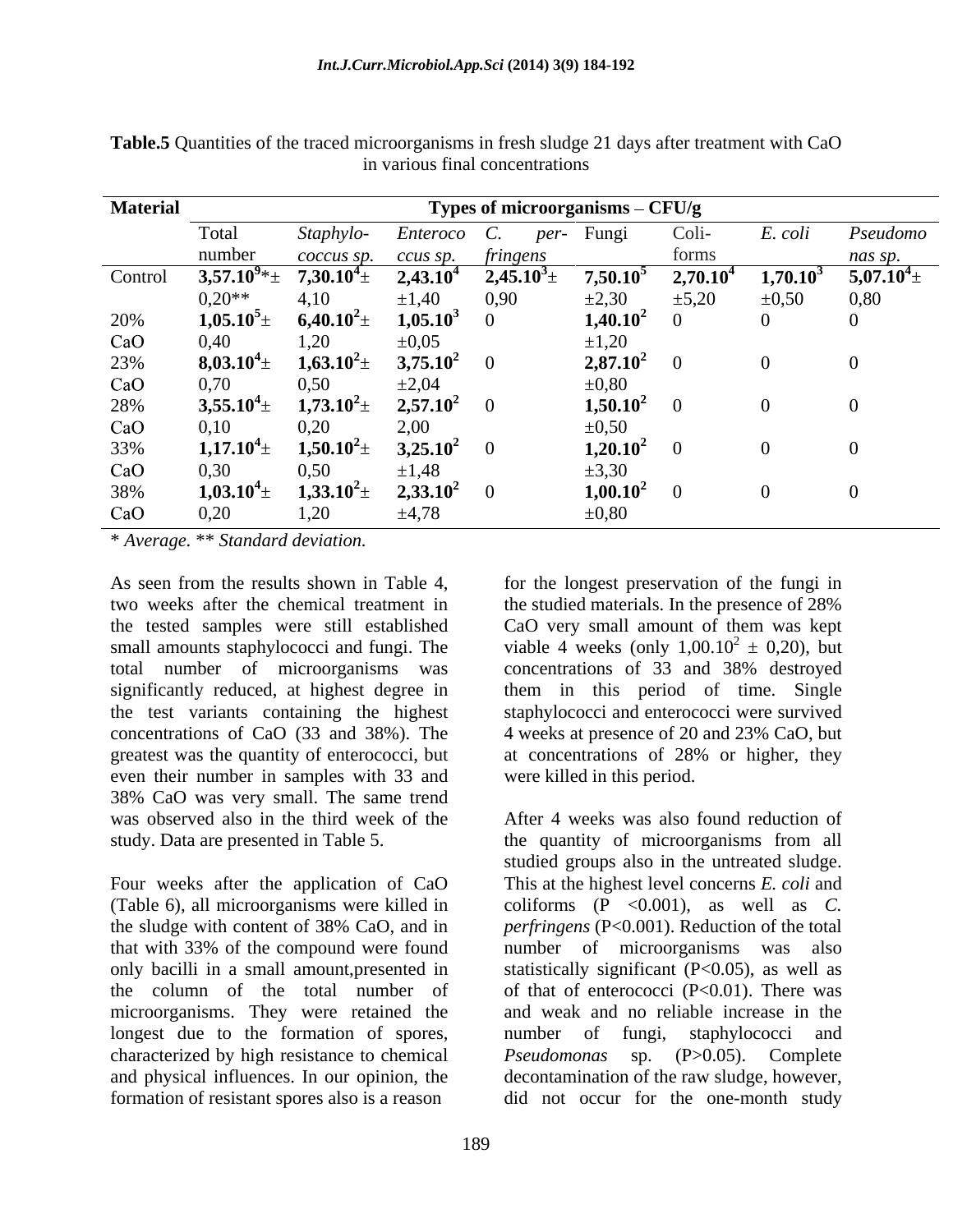period. This indicates that for the preparation of safe from epidemiological standpoint sludge for one month or for a shorter period, indicative microorganisms within one it needs to be subjected to further month. They did not settle in the samples processing. The treatment with CaO is with addition of all tested concentrations of particularly suitable for this purpose, as it is not dangerous from an environmental perspective and is also efficient. *perfringens* in one of the samples. Administration of the compound at a final

concentration of 28% is enough in order to ensure the destruction of all sanitary CaO even in the end of the first week after treatment, except the cocci and single *C.* 

| Table.6<br>$\sim$ 28 days after transless that<br>croorganisms **<br>reatment<br>$\sim$ cs of the tree<br>° in fres<br><b>Quantities</b><br>া with U<br>. sludge i<br>a que de la comunicación de la comunicación de la comunicación de la consecución de la comunicación de la comunicación de la comunicación de la comunicación de la comunicación de la comunicación de la comunicación de la co<br>vav |  |
|-------------------------------------------------------------------------------------------------------------------------------------------------------------------------------------------------------------------------------------------------------------------------------------------------------------------------------------------------------------------------------------------------------------|--|
| inal concentrations<br>$\mathbf{X}$ $\mathbf{Y}$ $\mathbf{O}$ $\mathbf{A}$<br>. various                                                                                                                                                                                                                                                                                                                     |  |

| <b>Material</b> |                       |                 |               | Types of microorganisms - CFU/g |               |               |         |                  |
|-----------------|-----------------------|-----------------|---------------|---------------------------------|---------------|---------------|---------|------------------|
|                 | Total                 | Staphylo-       | Enteroco      | C.per-                          | Fungi         | Coli-         | E. coli | Pseudomo         |
|                 | number                | coccus sp.      | ccus sp.      | fringens                        |               | forms         |         | nas sp.          |
| Control         | $2,30.10^{9}$ * $\pm$ | $7{,}30.10^4$ d | $2,20.10^4$   | $6,50.10^{2}$ +                 | $4,10.10^5$   | $1,30.10^3$ 0 |         | $7{,}00.10^4\pm$ |
|                 | $0.62**$              | 3,60            | $\pm 0.80$    | 1,50                            | $\pm 2,10$    | $\pm 0,00$    |         | 2,90             |
| 20%             | $1,10.10^4\pm$        | $1,00.10^2$     | $3,70.10^2$   |                                 | $5,40.10^3$   |               |         |                  |
| CaO             | 0,10                  | 0,00            | $\pm 1,20$    |                                 | $\pm 1,90$    |               |         |                  |
| 23%             | $3,60.10^2 \pm$       | $1,00.10^2$     | $1{,}25.10^2$ |                                 | $1,80.10^2$   |               |         |                  |
| CaO             | 0,30                  | 0,50            | $\pm 0,50$    |                                 | $\pm 0,20$    |               |         |                  |
| 28%             | $3,20.10^2 \pm$       |                 |               |                                 | $1{,}00.10^2$ |               |         |                  |
| CaO             | 1,10                  |                 |               |                                 | $\pm 0,20$    |               |         |                  |
| 33%             | $1,80.10^2 \pm$       |                 |               |                                 |               |               |         |                  |
| CaO             | 0,50                  |                 |               |                                 |               |               |         |                  |
| 38%             |                       |                 |               |                                 |               |               |         |                  |
| CaO             |                       |                 |               |                                 |               |               |         |                  |

\* *Average.* \*\* *Standard deviation.*

Composting is one of the cheapest and affordable methods for the treatment of content in the compost from poultry litter, organic waste, and therefore is widely used. It must, however, take place under examined by us. As in our studies and in conditions which ensure inactivation of all those of Popova et al. (2009), at ordinary pathogenic microorganisms. The results of composting of poultry litter and of bovine our studies indicate that processing of the fresh sewage sludge with CaO results in a and that of the different groups tested better and more rapid decontamination significantly reduce at certain stages, effect compared to conventional aerobic especially in the manure, but in the end of composting. This is consistent with findings the study is maintained at a certain values. of Popova et al. (2009) who find that Venglovsky et al. (2005) also establish complete microbial decontamination of composted poultry litter is achieved in three  $\qquad \qquad$  CaO versus the aerobic mesophilic weeks after treatment with CaO. For this favorable result, except the chemical

treatment very important is the low moisture which is much lower than that in the sludge, manure the total number of microorganisms better sanitation effect of treatment with CaO versus the aerobic mesophilic stabilization.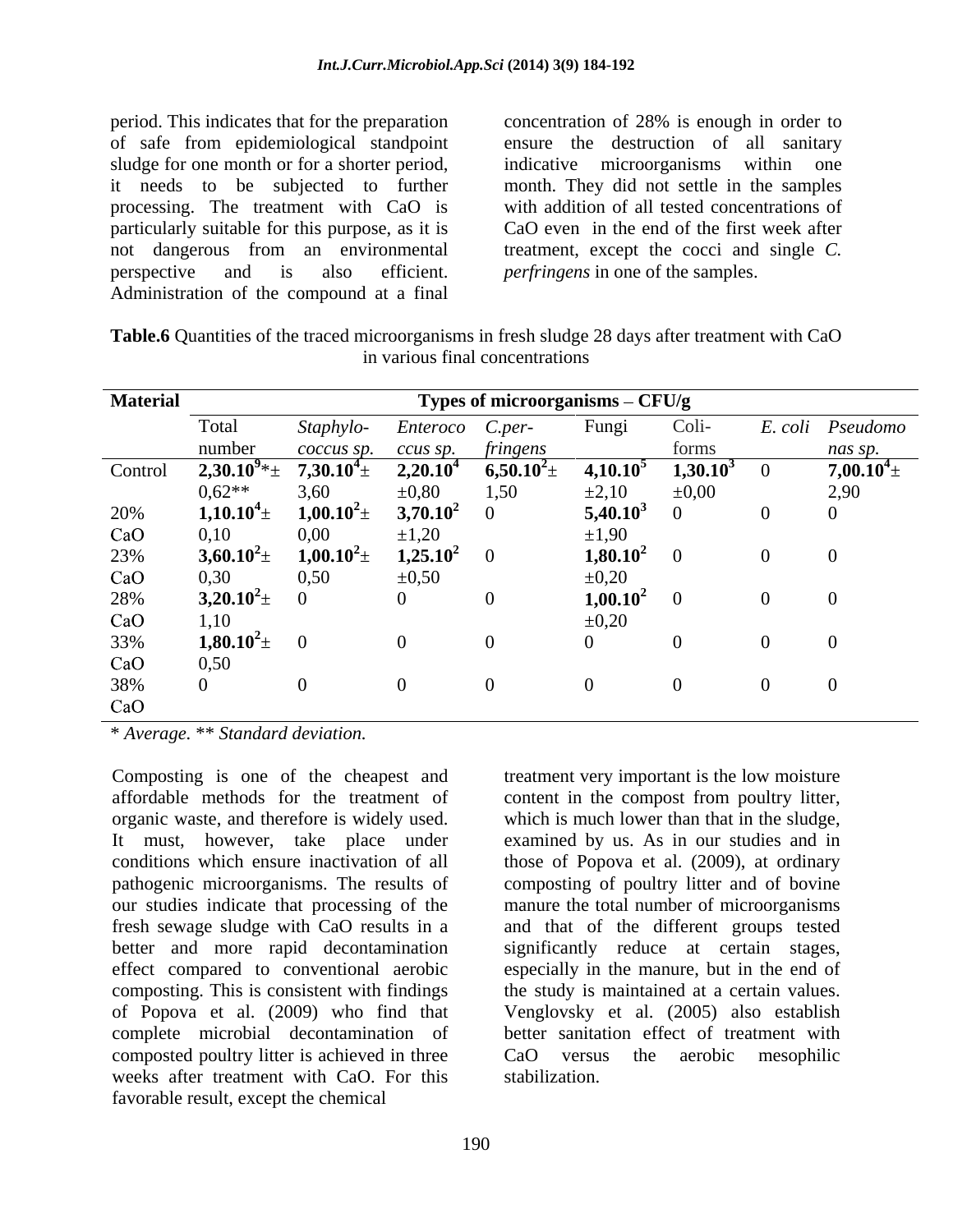The results of the present studies indicate *perfringens*) over acceptable values or other that the decontamination of sewage sludge pathogenic bacteria such as Salmonella with CaO is directly dependent on the concentration applied and the time of impact. Also of great importance is the good treatment with CaO, as applied homogenization of the material after concentration and the exposure time should addition of the compound in order to be selected according to the type and penetrate uniformly into the whole volume. quantity of the identified microorganisms. The ascertainment of single cells of *C*. The use of final concentrations of CaO from *perfringens* in one of the samples one week after treatment is probably due to the (33-38%) is justified to apply only at the incomplete homogenization of the sludge presence of dangerous microorganisms in with CaO. A similar conclusion reach and large quantities in the sludge such as anthrax Popova et al. (2009) in exploring the possibilities for decontamination of animal

decontamination has the alkaline reaction of indicative microorganisms  $(E. \text{ } coli,$ the treated with CaO substrates. At such enterococci, C. perfringens) over eligible of bacteria and fungi. The differences in pH be very effective method for of the tested substrates with different final concentrations of CaO were very small and relatively short time. The applied pH, such as that of the starting sludge sludge contributed to long-term storage and even multiplication of these microorganisms that are typical inhabitants of the wetlands.

show that due to content of sanitary project implementation FFNIPO-12-01283 indicative microorganisms, some of which<br>were in relatively high values, fresh sewage<br>were specific and increase their energy efficiency sludge can not be directly deposited in the nature or used as fertilizer. The results give microorganisms (*E. coli*, enterococci, *C.* 

enterica it must be subjected to appropriate processing. This recast can be consists of treatment with CaO, as applied The use of final concentrations of CaO from 20 to 28% is enough. Higher concentration bacillus and others.

manures with CaO. In conclusions, it is advisable to perform Obviously an important role for the sewage sludge. In establishing sanitary high pH values can survive longer only values or other pathogenic bacteria such as highly resistant microorganisms such as *Salmonella enterica*, it should be subjected enterococci, some staphylococci and spores to processing. Treatment with CaO proves to hence did not need to be applied concentration of CaO and timing of its concentrations higher than 20-28%. At low impact must be defined according to the survived not only these resistant organisms, microorganisms. Enough is to use final<br>but also some Gram-negative bacteria, concentrations of CaO from 20 to 28%. especially those of the genus *Pseudomonas*,<br>which can even grow at such values. Perhaps, the high water content of fresh organisms in large amounts in the sludge. microbiological testing of each batch of indicative microorganisms (*E. coli*, enterococci, *C. perfringens*) over eligible be very effective method for decontamination of sewage sludge in a relatively short time. The applied types and quantities of the identified microorganisms. Enough is to use final concentrations of CaO from 20 to 28%. Higher quantities (33-38%) must be applied only in the presence of dangerous micro organisms in large amounts in the sludge.

# **Acknowledgment**

The results of these microbiological studies This work is funded by NSF as a result of were in relatively high values, fresh sewage systems and increase their energy efficiency nature or used as fertilizer. The results give fertilization, introduction of energy crops us reason to recommend microbiological and complex use of biomass as an energy control of each batch of sewage sludge. In source" (Contract DFNI-E01 / 3 of establishing sanitary indicative  $27.11.2012$ ). project implementation FFNIPO-12-01283 "Ecologization of agro-environmental by applying a recast bio organic waste for 27.11.2012).